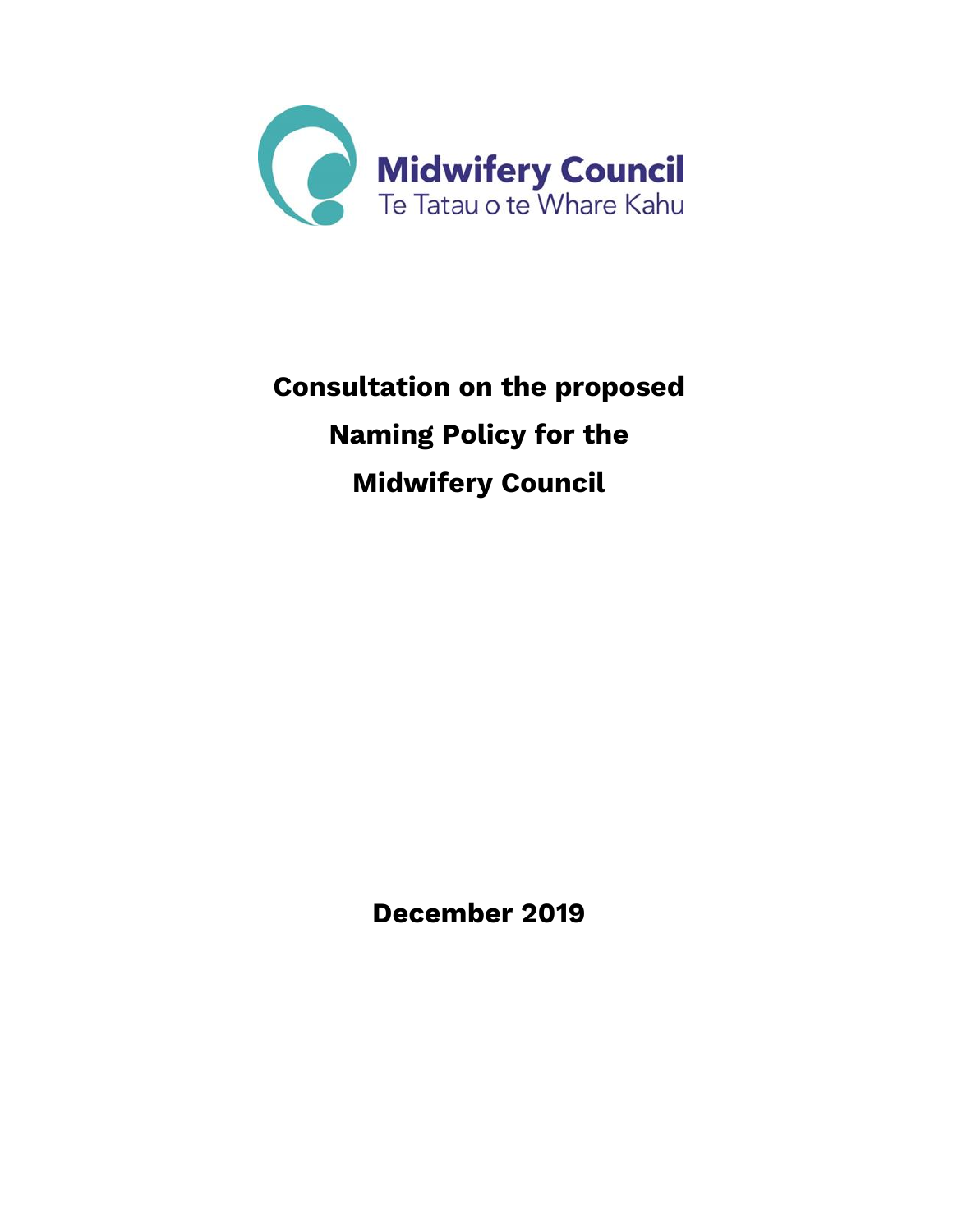# **Contents**

| 1              |      |                                                                             |  |
|----------------|------|-----------------------------------------------------------------------------|--|
|                | 1.1  |                                                                             |  |
|                | 1.2  | What has the Council done to develop this naming policy so far?3            |  |
|                | 1.3  |                                                                             |  |
|                | 1.4  |                                                                             |  |
|                | 1.5  | What will the Council consider when making a decision to name a midwife?    |  |
|                | 1.6  |                                                                             |  |
|                | 1.7  |                                                                             |  |
|                | 1.8  |                                                                             |  |
|                | 1.9  |                                                                             |  |
|                | 1.10 |                                                                             |  |
|                | 1.11 |                                                                             |  |
| $\overline{2}$ |      |                                                                             |  |
| 3              |      | Appendix 1: Overview of the process for naming midwives subject to an order |  |
| 4              |      |                                                                             |  |
| 5              |      | Appendix 3: Timeline for Naming policy development and publication11        |  |
| 6              |      |                                                                             |  |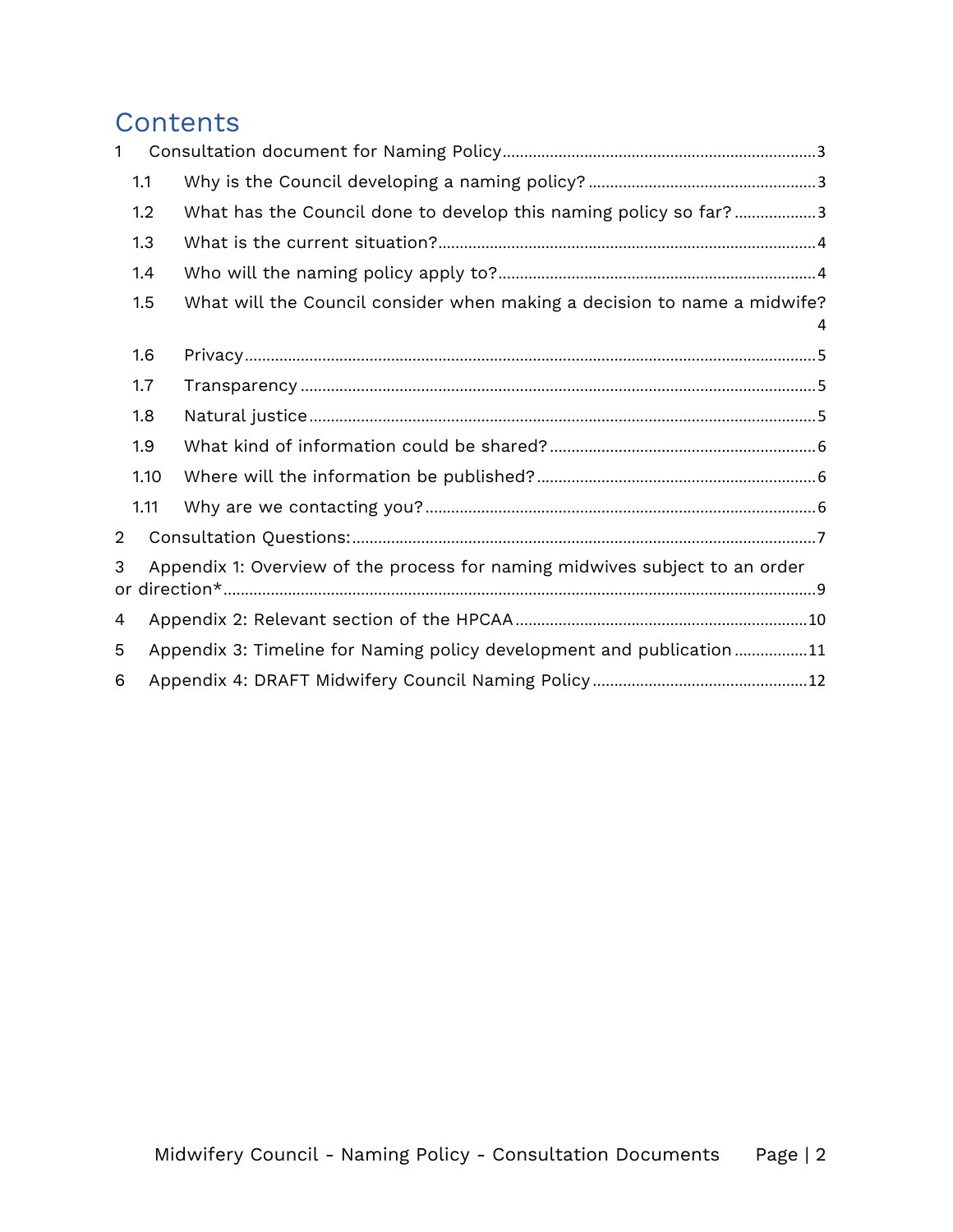#### <span id="page-2-0"></span>1 Consultation document for Naming Policy

The Midwifery Council (the Council) is the regulator of midwifery in Aotearoa New Zealand, established under the Health Practitioners Competence Assurance Act 2003 (HPCAA). The role of the Council is to protect the health and safety of the public by ensuring midwives are fit and competent to practise.

#### <span id="page-2-1"></span>1.1 Why is the Council developing a naming policy?

The Council is required by recent amendments to the HPCAA to develop a naming policy which describes the circumstances under which a midwife who is the subject of an order or determination under section 157(1) of the HPCAA may be publicly named. This policy must be in place by 11 April 2020.

The purposes of this policy as defined in section 157B(2) of the HPCAA are to:

- enhance public confidence in the health professionals for which the Council is responsible and its disciplinary procedures by providing transparency about its decision-making processes
- ensure that health practitioners whose conduct has not met expected standards may be named where it is in the public interest to do so
- improve the safety and quality of health care.

#### <span id="page-2-2"></span>1.2 What has the Council done to develop this naming policy so far?

The Council has worked collaboratively with other health regulators to understand the requirements and intentions of the new HPCAA amendments. The naming policy was drafted and then subjected to review by a legal firm to ensure alignment with the requirements of section 157B of the HPCAA.

The draft was then reviewed by the Privacy Commissioner, the Health and Disability Commissioner and the Director-General of Health as required by section 157C of the HPCAA. Their feedback has been incorporated into this document, so we are now sending it out for wider stakeholder consultation.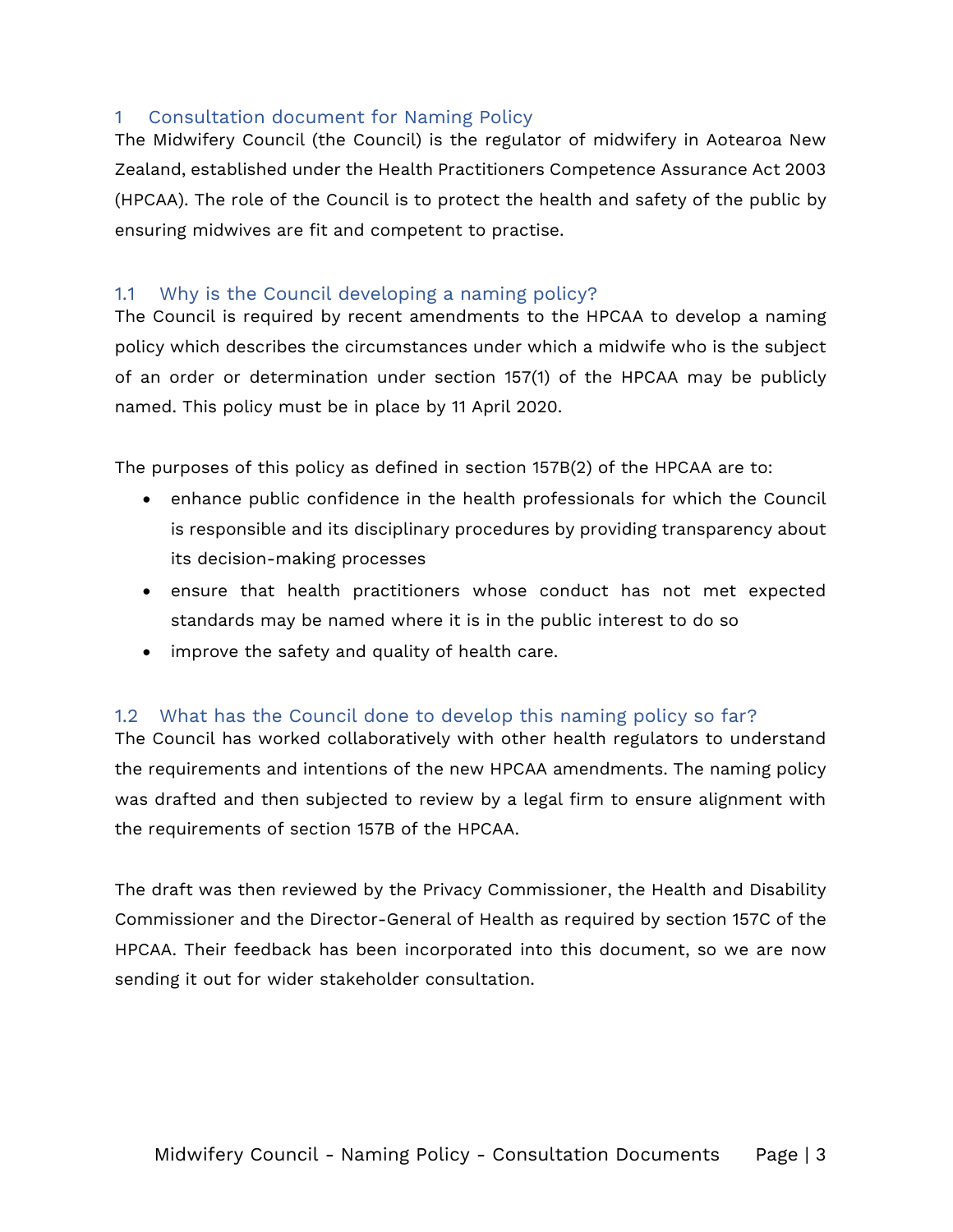#### <span id="page-3-0"></span>1.3 What is the current situation?

The Council have had the powers to name midwives who are the subject of competence, health and conduct orders under section 157(1) since the inception of the HPCAA in 2003.

The Council currently publishes information on its website about midwives who have been the subject of Health Practitioners Disciplinary Tribunal decisions, or who have been suspended by the Council.

The naming policy defines the circumstances under which the Council would consider naming a midwife, along with the method of naming and information that may be included.

Currently, under other sections in the HPCAA, the Council must share information regarding midwives who are subject to orders.

This includes:

- noting on the midwife's entry on the public register where the midwife is suspended or has conditions on their practice (s138)
- mandatory notifications to Accident Compensation Corporation, Health and Disability Commissioner, employers and other related parties where a midwife may have posed a risk of harm to the public (s35(1), s35(2))
- the naming policy does not change these requirements.

#### <span id="page-3-1"></span>1.4 Who will the naming policy apply to?

The policy will apply to all registered midwives who are the subject of an order or direction, regardless of their practising certificate status. The policy will also apply to midwives who have previously been registered with the Council.

#### <span id="page-3-2"></span>1.5 What will the Council consider when making a decision to name a midwife?

The primary purpose of naming any midwife under this policy will be to protect the public. The decision to name will not be done to punish the midwife.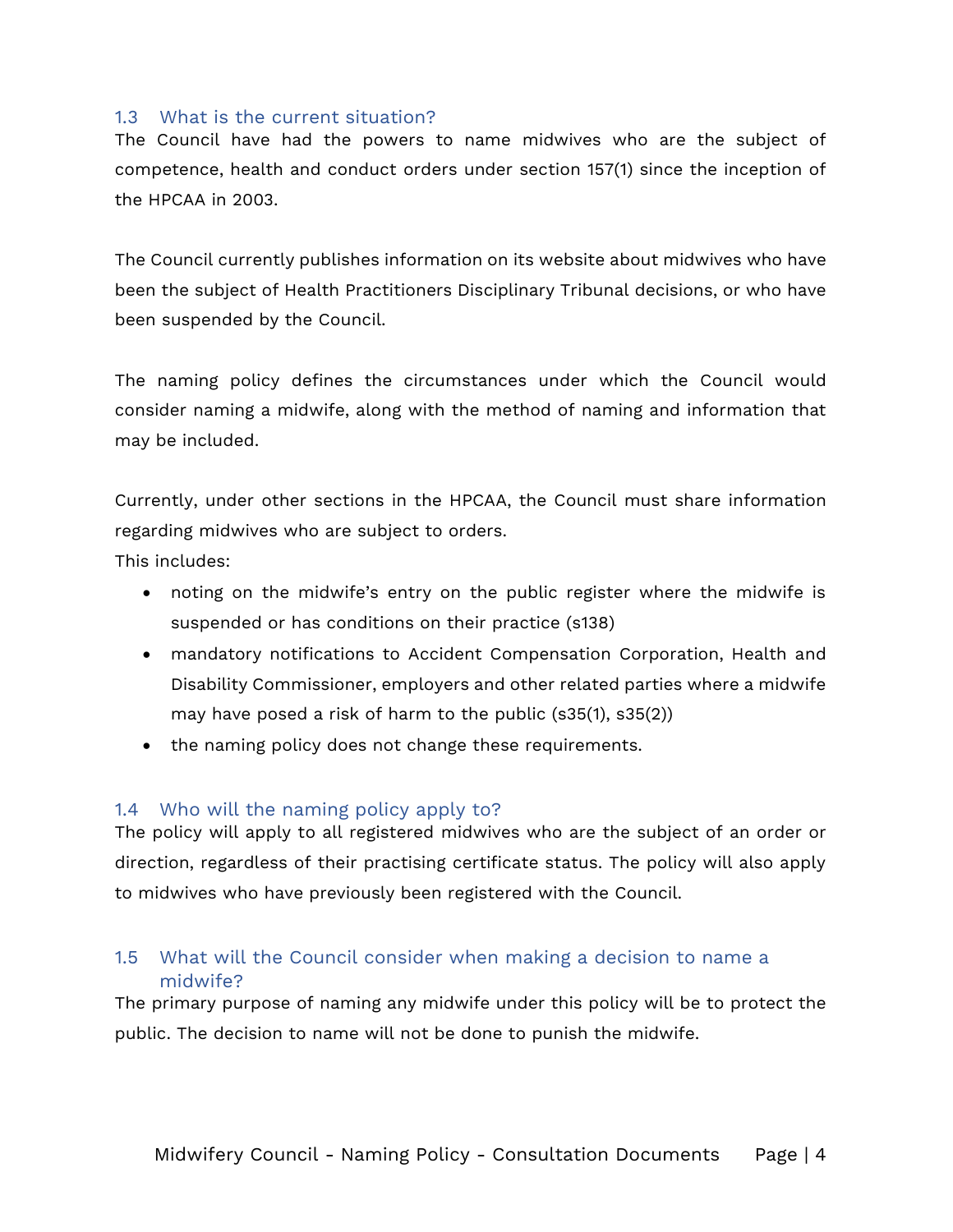The Council will consider the risk posed to the public, along with the existing levels of transparency that occur under other sections of the HPCAA. The Council will also consider the effect of naming on the midwife, particularly where there may be sensitive information such as health issues.

The affected midwife will always be advised of the intent to name, and their feedback will be taken into consideration before a final decision to name is made. The Council will also consider the potential for other people to be identified in any published information.

#### <span id="page-4-0"></span>1.6 Privacy

The Council is required under the Privacy Act 1993 to protect the privacy of all in individuals whose personal information it holds. When considering naming a midwife the Council will give due consideration to this requirement and the effect naming could have on the practitioner and others who could be identified as a result of the naming decision. Particular consideration will be given to orders or directions that are made as a result of a health condition.

#### <span id="page-4-1"></span>1.7 Transparency

The Council operates under a cross cutting principle of transparency. The processes the Council uses when making a decision are shared with the midwife. Information the Council uses to make an order or direction will be shared with the midwife wherever possible. This principle also applies to the public, where the Council aims for transparency in its decision-making process and outcomes. Information about action that the Council has taken forms part of this process.

#### <span id="page-4-2"></span>1.8 Natural justice

When considering naming the affected midwife will be given a copy of the proposed content and publication form of the notice. The midwife will be given an opportunity to make submissions about the proposal which will be considered by the Council prior to making a final decision on naming.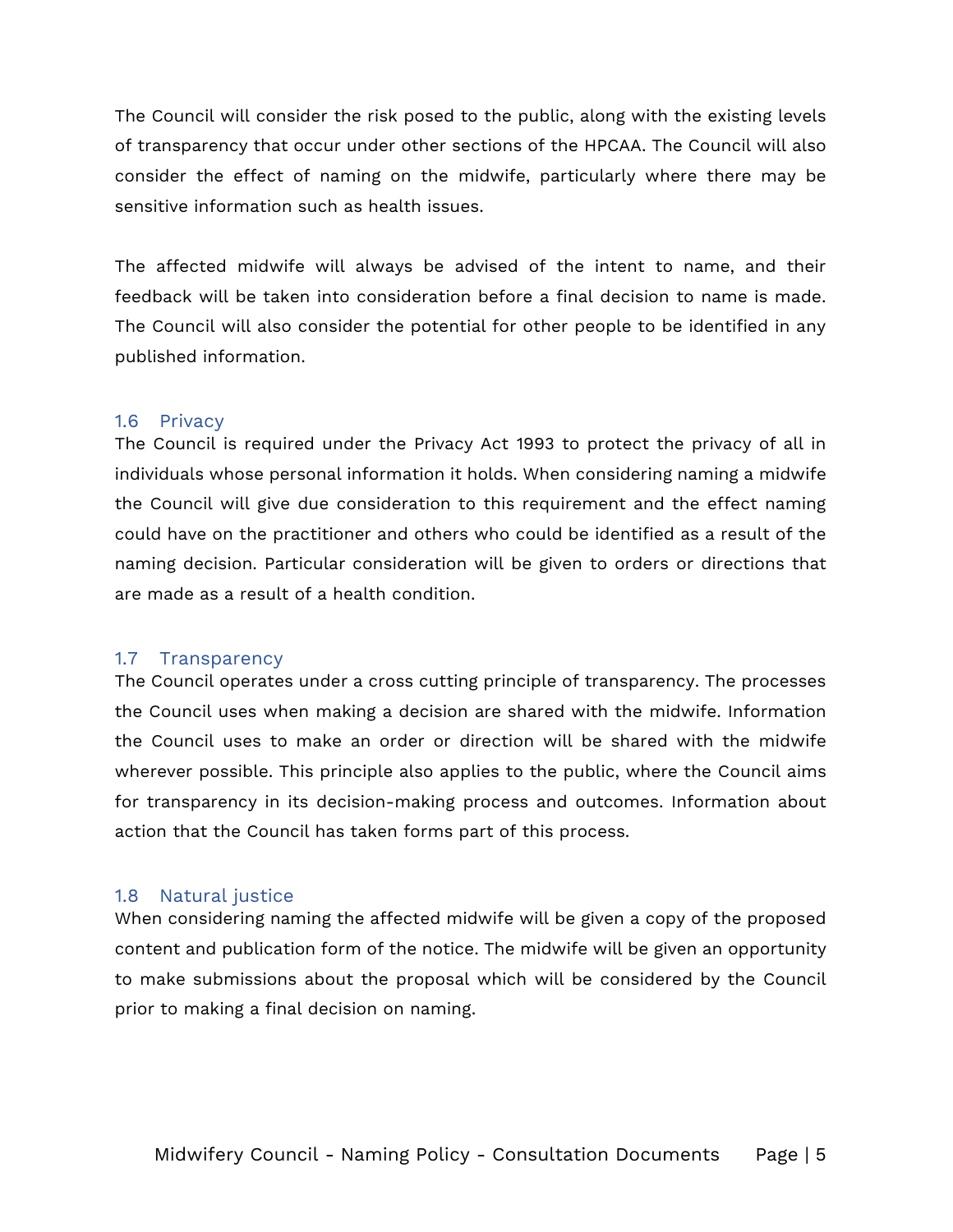#### <span id="page-5-0"></span>1.9 What kind of information could be shared?

The Council may, on a case by case basis, name a midwife who is the subject of an order or determination, along with a summary of the issue and action/s taken by the Council.

#### <span id="page-5-1"></span>1.10 Where will the information be published?

The method of sharing information will be decided on a case by case basis. Options include the Council website, Council newsletters or any other publication that would fulfil the requirement to protect the public.

#### <span id="page-5-2"></span>1.11 Why are we contacting you?

The Council is now seeking comments from you on the draft Naming Policy, particularly:

- the circumstances under which a midwife may be named,
- the principles and criteria the Council will use when making a naming decision,
- the information to be disclosed and the means of information publication,
- the procedures to be used by the Council when considering naming a practitioner.

Please provide your feedback to us by midnight on **Wednesday 15 January 2020**.

Feedback can be made by email to [info@midwiferycouncil.health.nz](mailto:info@midwiferycouncil.health.nz) - please ensure the email has a subject line of **Naming Consultation.**

Note that due to the timeframe requirements for finalising and publishing this document, late submissions will not be considered.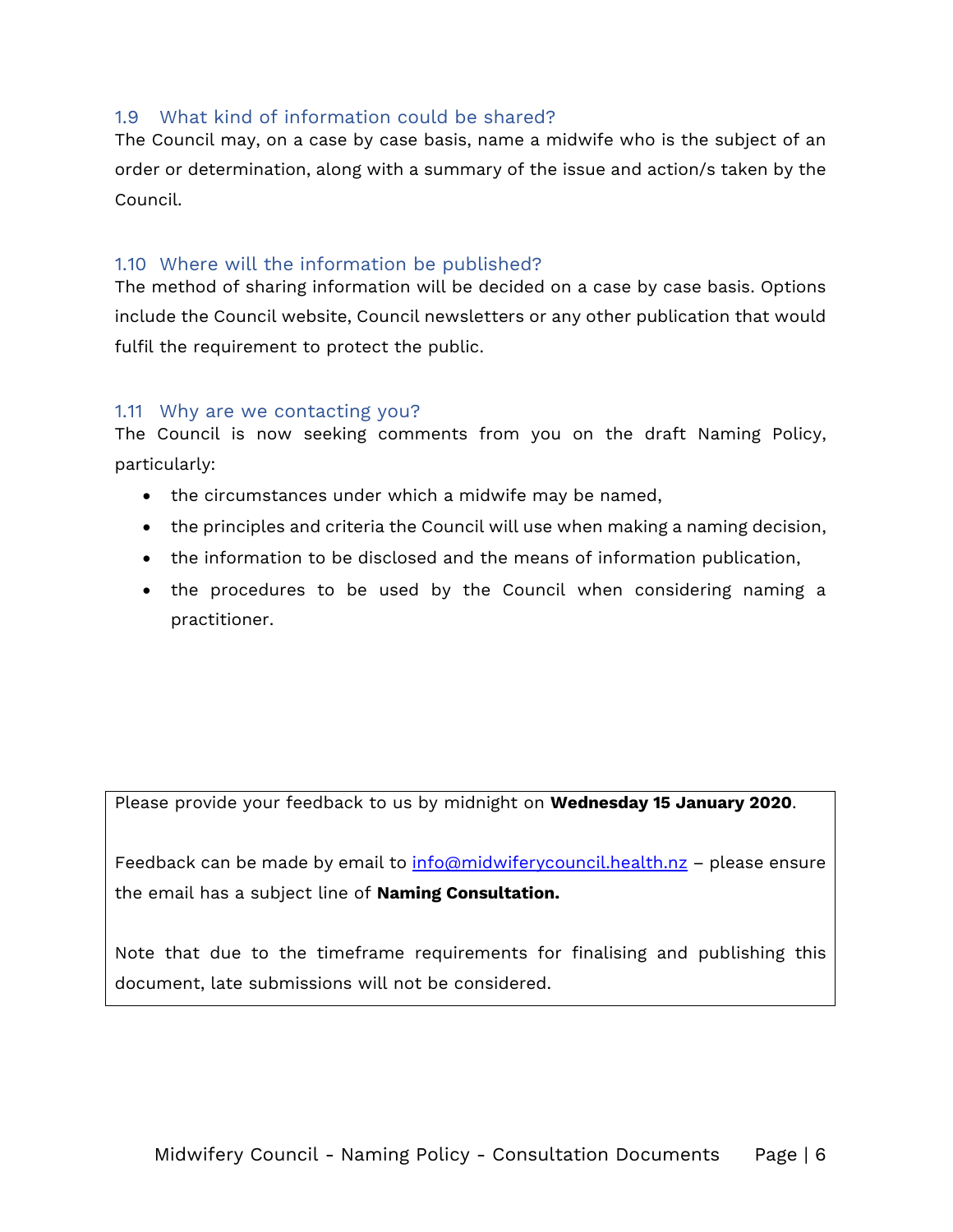### <span id="page-6-0"></span>2 Consultation Questions:

| Section of Naming Policy                                                                  | Yes | No |
|-------------------------------------------------------------------------------------------|-----|----|
| Section 2                                                                                 |     |    |
| Do you agree with the<br>proposed circumstances<br>under which a midwife<br>may be named? |     |    |
| Under what<br>circumstances do you<br>think a midwife should<br>be named?                 |     |    |

| Section 3 and 4                                                                                                        |  |
|------------------------------------------------------------------------------------------------------------------------|--|
| Do you agree with the<br>principles the Council<br>proposes to use when<br>making decisions about<br>naming a midwife? |  |
| What other factors<br>should the Council<br>consider when making<br>naming decisions?                                  |  |

| Section 5                                                                                       |  |
|-------------------------------------------------------------------------------------------------|--|
| Do you agree with the<br>information the Council<br>may disclose when<br>naming a practitioner? |  |
| What information do you<br>think should be<br>disclosed by the Council                          |  |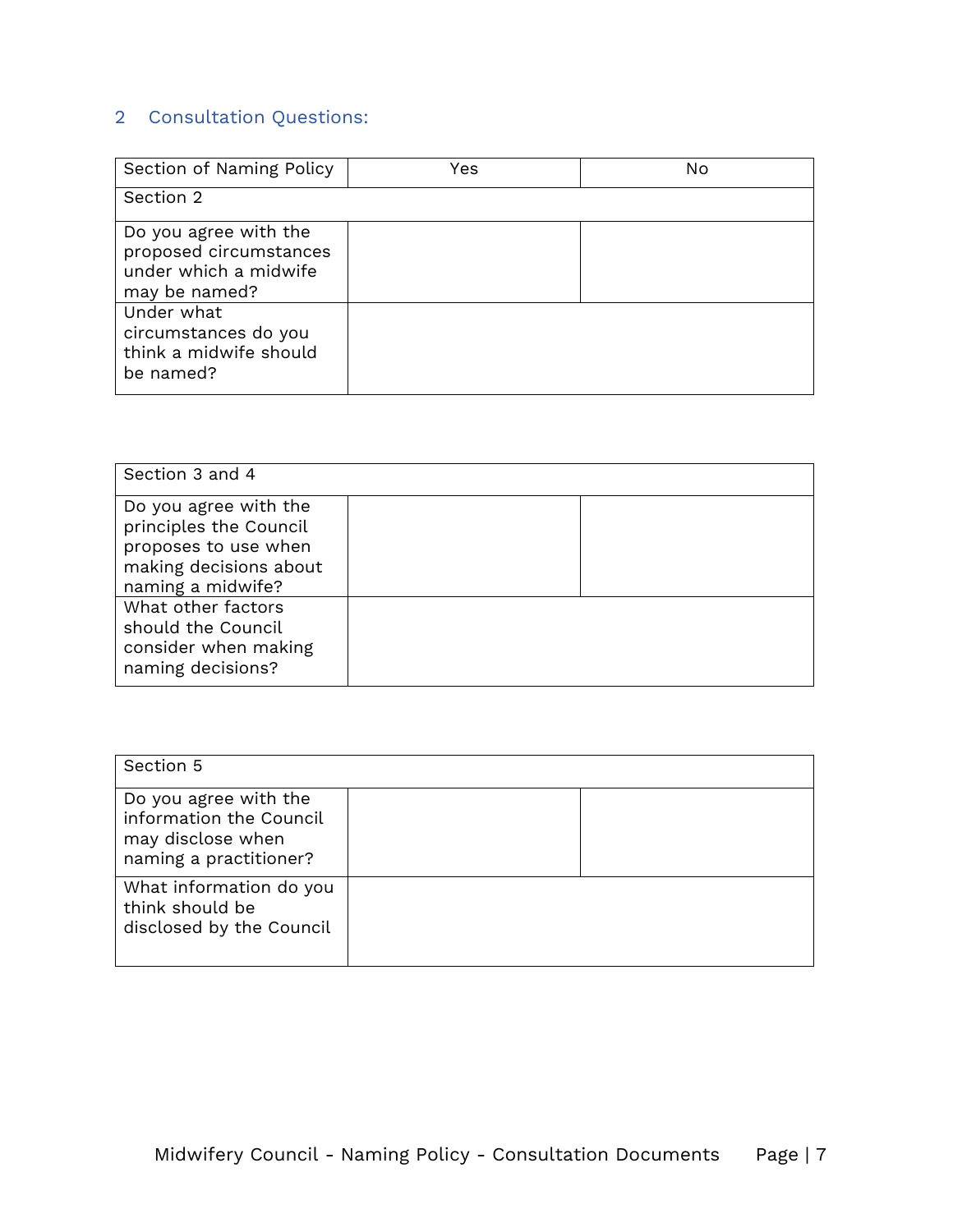| Section 6                                                                        |  |
|----------------------------------------------------------------------------------|--|
| Do you agree with the<br>proposed methods of<br>naming a midwife?                |  |
| What notification<br>methods should the<br>Council use when<br>naming a midwife? |  |

| Section 7                                                                         |  |
|-----------------------------------------------------------------------------------|--|
| Is the notification period<br>(20 business days) to the<br>practitioner adequate? |  |
| What time period should<br>it be?                                                 |  |

| Any other comments |  |
|--------------------|--|
|                    |  |
|                    |  |
|                    |  |
|                    |  |
|                    |  |
|                    |  |
|                    |  |
|                    |  |
|                    |  |
|                    |  |
|                    |  |
|                    |  |
|                    |  |
|                    |  |
|                    |  |
|                    |  |
|                    |  |
|                    |  |
|                    |  |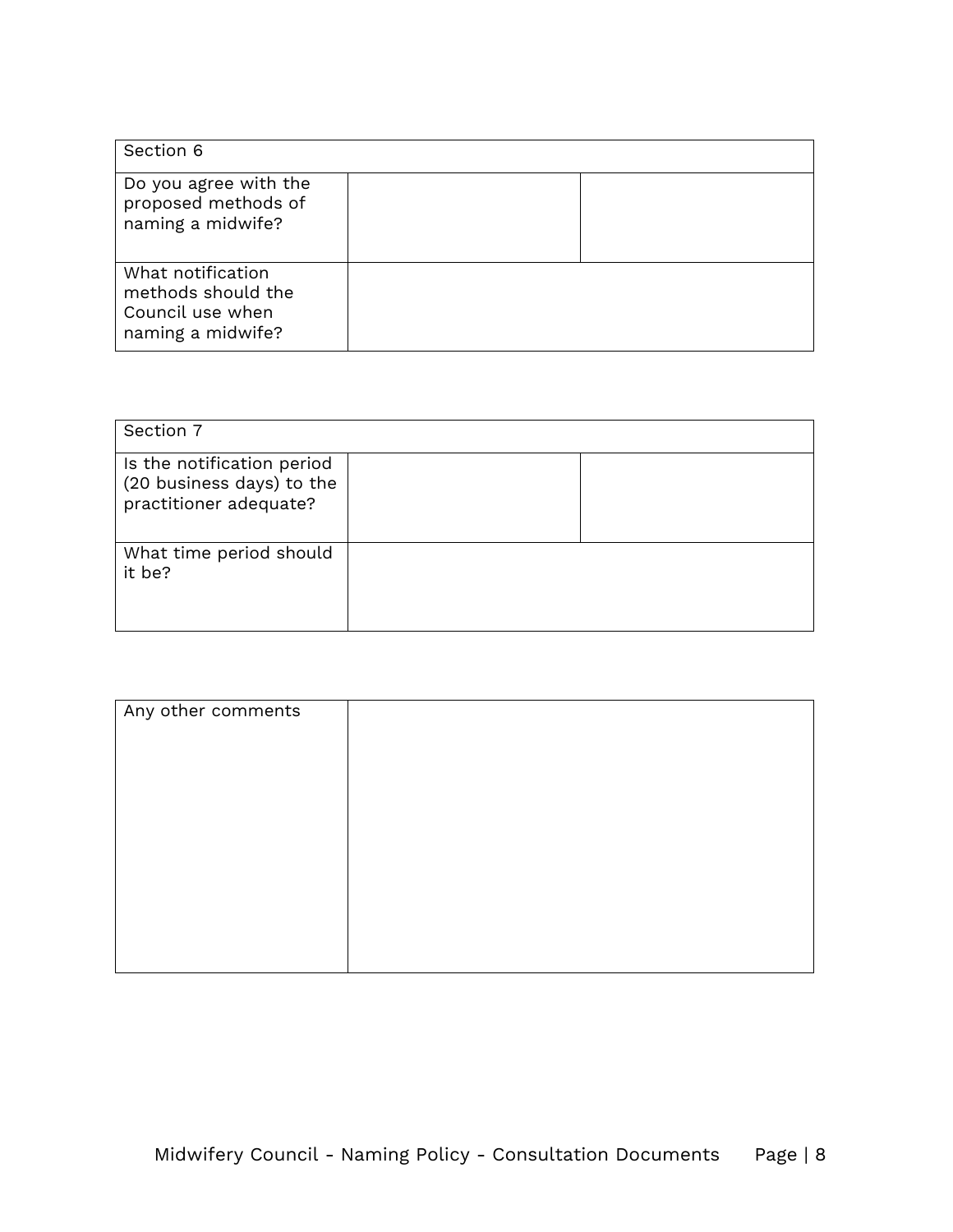<span id="page-8-0"></span>3 Appendix 1: Overview of the process for naming midwives subject to an order or direction\*



\* An order or direction is made by the Midwifery Council.

For example: Suspension, inclusion of conditions or change in permitted health services when a practitioner does not satisfy the requirements of a competence or recertification programme under section 43(1) of the HPCAA.

Midwifery Council - Naming Policy - Consultation Documents Page | 9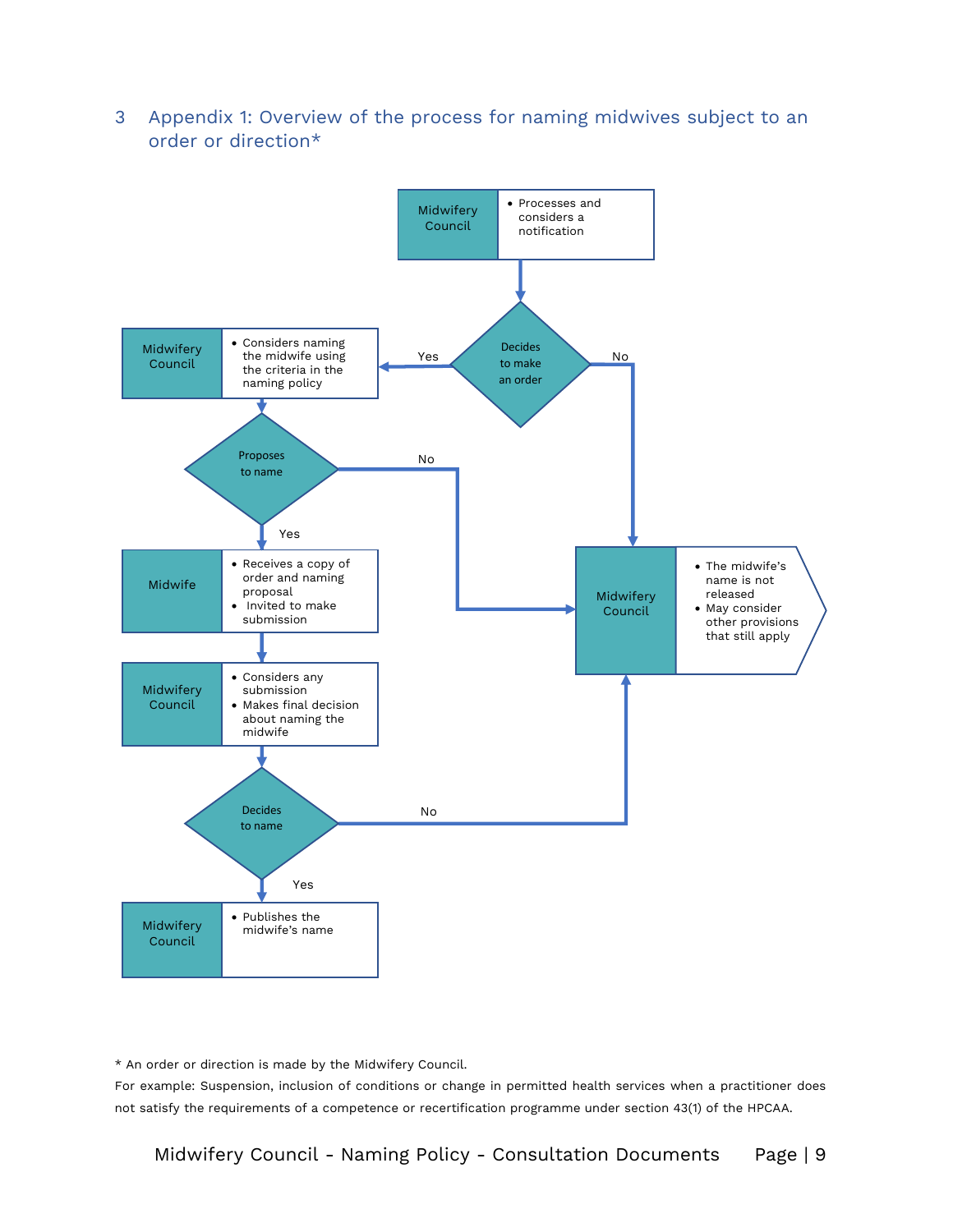#### <span id="page-9-0"></span>4 Appendix 2: Relevant section of the HPCAA

#### 157B Authorities to issue naming policies

- Each authority must issue a naming policy not later than 12 months after this section comes into force.  $(1)$
- The purpose of the naming policy is to- $(2)$ 
	- enhance public confidence in the health professions for which the authority is responsible and their disciplinary  $(a)$ procedures by providing transparency about their decision-making processes; and
	- ensure that health practitioners whose conduct has not met expected standards may be named where it is in the (b) public interest to do so; and
	- improve the safety and quality of health care.  $(c)$
- A naming policy must set out—  $(3)$ 
	- the class or classes of health practitioners in respect of whom the naming policy applies; and  $(a)$
	- $(b)$ the circumstances in which a health practitioner may be named; and
	- the general principles that will guide the authority's naming decisions; and  $(c)$
	- $(d)$ the criteria that the authority must apply when making a naming decision; and
	- the requirement to have regard to the consequences for the health practitioner of being named, including the  $(e)$ likely harm to the health practitioner's reputation; and
	- $(f)$ the procedures that the authority must follow when making a naming decision; and
	- the information the authority may disclose when naming a health practitioner; and  $(g)$
	- (h) the means by which a health practitioner may be named.

Section 157B: inserted, on 12 April 2019, by section 46 of the Health Practitioners Competence Assurance Amendment Act 2019 (2019 No 11).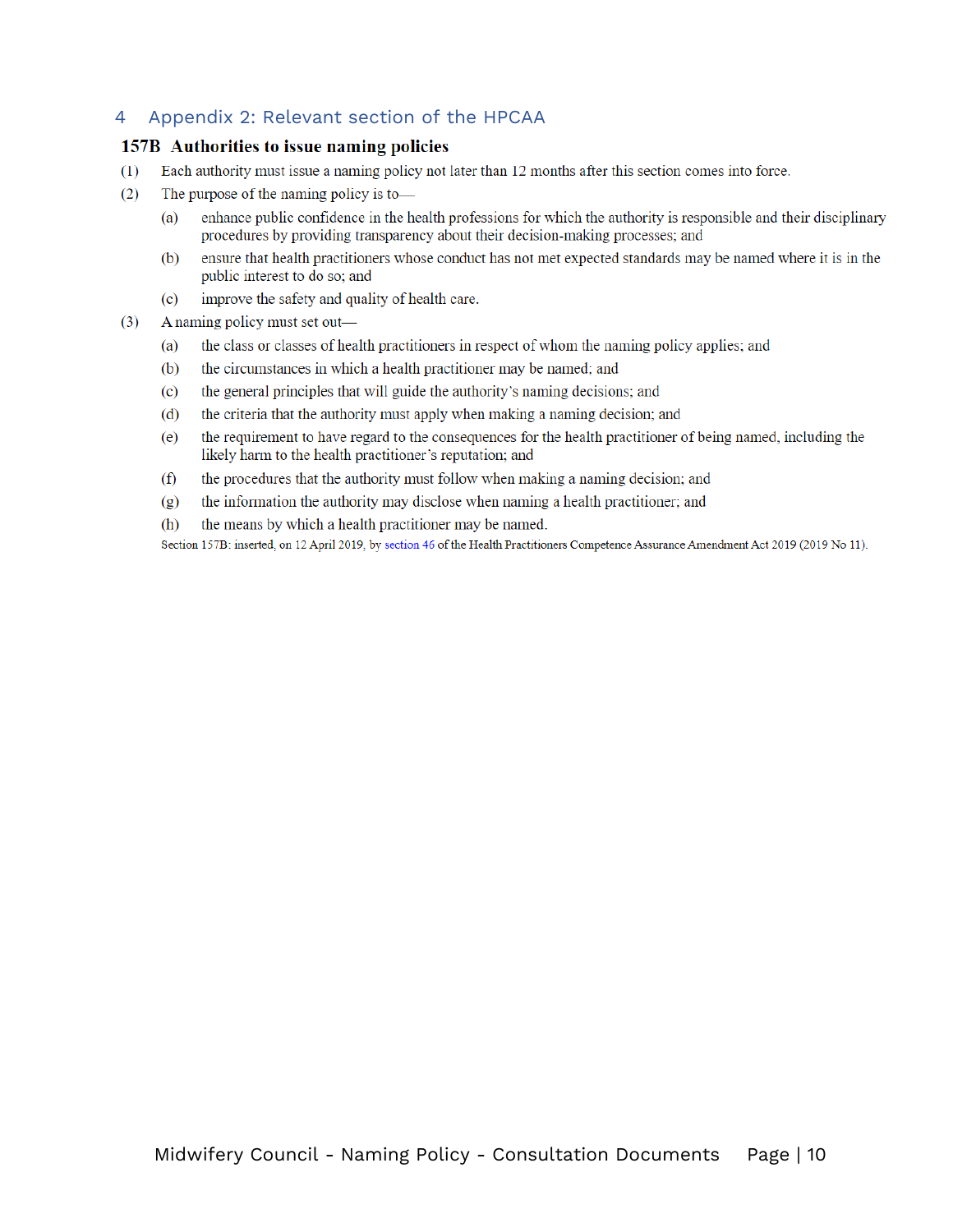### <span id="page-10-0"></span>5 Appendix 3: Timeline for Naming policy development and publication

| October 2019        | Draft Naming Policy approved by the Council for<br>agency consultation with:<br>Health and Disability commissioner<br>Office of the Privacy Commissioner<br>Ministry of Health |
|---------------------|--------------------------------------------------------------------------------------------------------------------------------------------------------------------------------|
| November 2019       | Agency feedback reviewed, approved by the Council<br>for sector consultation.                                                                                                  |
| December 2019       | Sector consultation for Naming Policy with:<br>Stakeholders (practitioners, others etc)                                                                                        |
| January 2020        | Review sector consultation feedback, revised draft to<br>the Council for consideration and approval                                                                            |
| February/March 2020 | Re-review at March meeting if required                                                                                                                                         |
| <b>March 2020</b>   | Policy published online to meet 11 April 2020 deadline                                                                                                                         |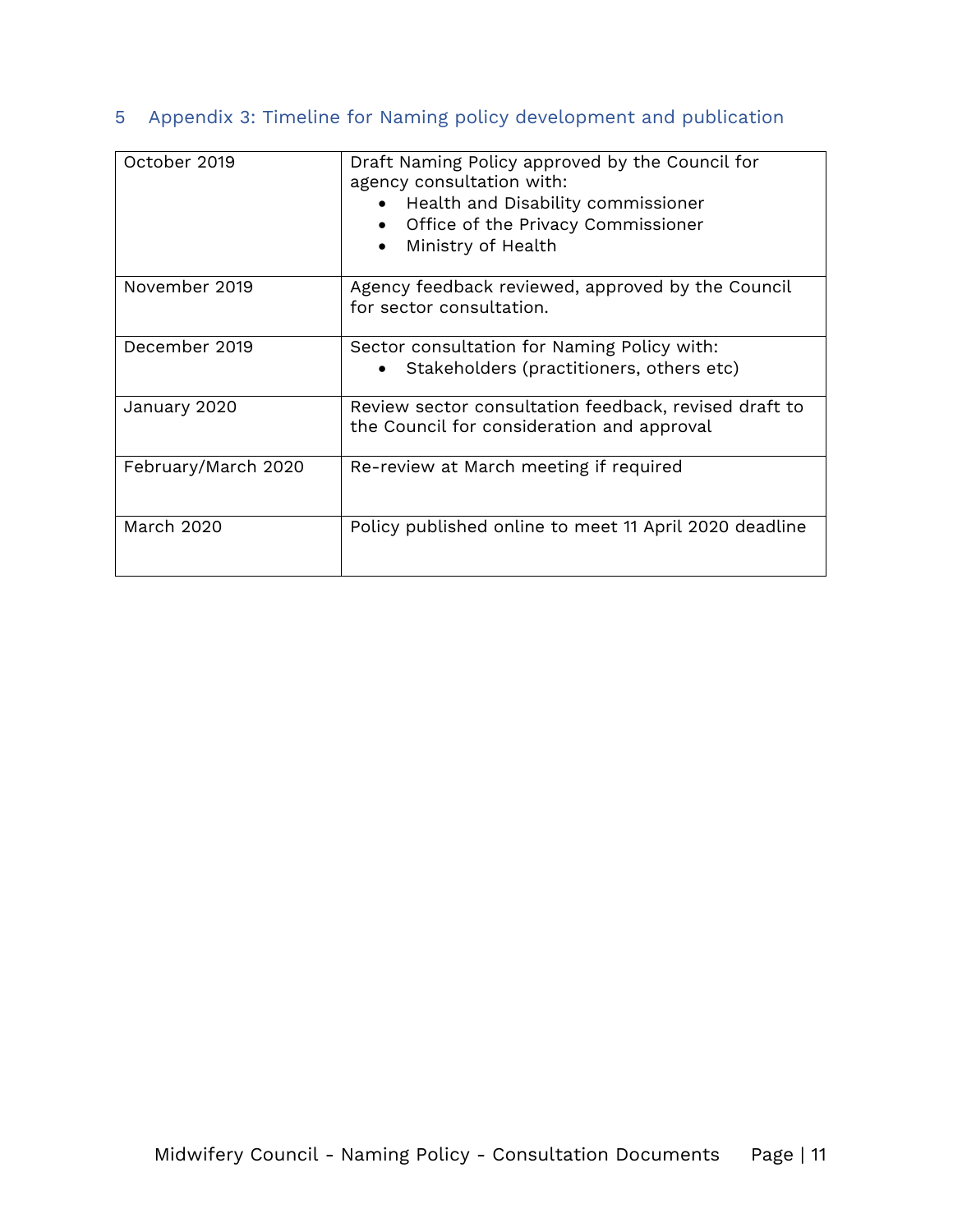#### <span id="page-11-0"></span>6 Appendix 4: DRAFT Midwifery Council Naming Policy



# **Naming Policy**

Refers to the following key legislation:

- Health Practitioners Competence Assurance Act 2003
- Privacy Act 1993
- Official Information Act 1982
- Defamation Act 1992
- The New Zealand Bill of Rights Act 1990

And refers to the following related information on the Midwifery Council website:

- Code of Conduct
- Competencies for Entry to the Register
- Statement on Cultural Competence for Midwives
- Decisions by the Health Practitioners Disciplinary Tribunal
- Recently suspended midwives

| Document ID: NAMEP                    | Version: 1.0     |
|---------------------------------------|------------------|
| Facilitated by: Policy & Risk Advisor | Issue date: TBC  |
| Approved by: Midwifery Council        | Review date: TBC |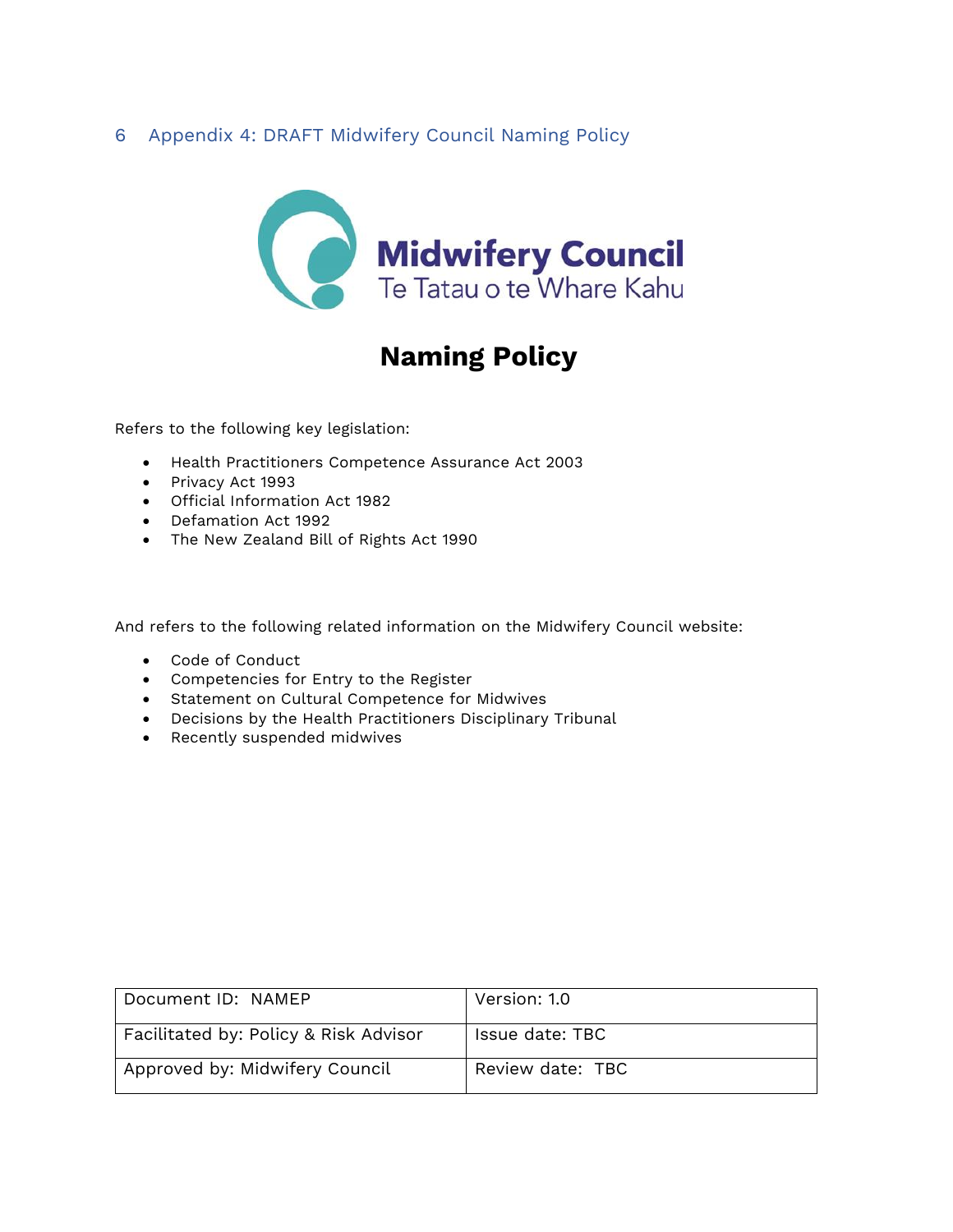#### **Policy statement**

The Midwifery Council (the Council) exists to protect public safety. As the midwifery regulator it oversees professional standards in midwifery. The Council makes sure midwives meet and maintain professional standards of education, conduct and performance, so that midwives deliver high quality healthcare throughout their careers. The Council will hold midwives to account if their conduct falls short of these standards.

The naming policy was developed in accordance with section 157B of the Health Practitioners Competence Assurance Act 2003 (HPCAA), which states that the purpose of the naming policy is to:

- enhance public confidence in midwives by providing transparency about the Council's disciplinary procedures and decision-making processes; and
- ensure that midwives whose conduct has not met expected standards may be named where it is in the public interest to do so; and
- improve the safety and quality of health care.

This naming policy will enhance public confidence in midwifery as a profession by allowing women to make an informed choice about the midwife they engage with.

#### **1 Health practitioners for whom the naming policy applies**

- a. This naming policy applies to:
	- I. Any midwife registered with the Council; or
	- II. Any midwife who has previously held registration with the Council.
- b. In New Zealand, midwives are registered health practitioners who practise within the Midwifery Scope of Practice, as prescribed by the Council under section 11 of the HPCAA.

#### **2 Circumstances in which a midwife may be named**

- a. The Council may publish in any publication the name of a midwife who is the subject of an order or direction made by the Council under the HPCAA.
- b. Publication of midwife's name shall only occur following the completion of any Council process, and not while any investigation or deliberations are ongoing.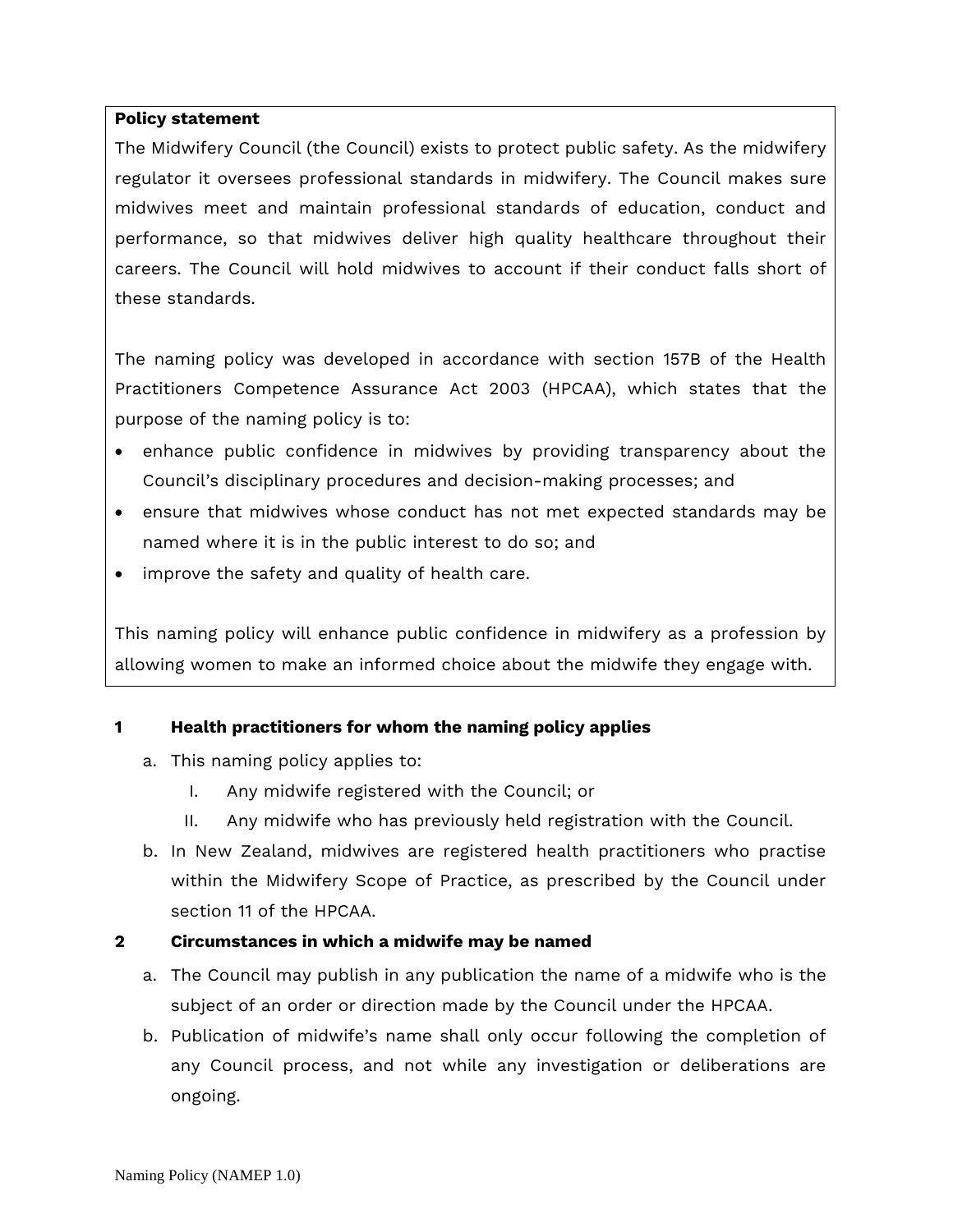- c. Notwithstanding section 2b above, the Council may decide to name a midwife who is the subject of an interim suspension order; or has interim change to or conditions imposed on his or her scope of practice, under sections 38, 39(1), 43, 48 or 69 of the HPCAA.
- d. The Council will not routinely publish the names and details where midwives were investigated but are not the subject of any orders or direction, except for:
	- I. Midwives who have been exonerated during any investigation, who may ask the Council to publish their name and the details of that exoneration in order to clear their name.
	- II. Midwives who are the subject of confusion where their name is the same as or very similar to that of another midwife or health practitioner named in an order, who may ask the Council to publish their name with clarification to avoid confusion.
- e. This policy does not affect the existing requirement/s for the Council to share information about a practitioner under sections 35, 138 or 156A(2)(a) of the HPCAA.

#### **3 General principles that will guide the Council's naming decisions**

- a. In making a decision about the publication of information relating to a midwife, the Council will maintain a focus on protecting public safety.
- b. When deciding what information is published, the Council must weigh the public interest in making the information available against the consequences for the midwife of being named, including the likely harm to the midwife's reputation.

#### **4 Criteria that the Council must apply when making a naming decision**

When assessing whether to publish the name of a midwife in a notice issued under section 157(1) of the HPCAA the Council must consider the Privacy Act 1993, natural justice rights and any other relevant matters. The Council will apply the following criteria:

a. Public safety - ensuring the safety and quality of health care and the competence of midwives. Non-disclosure in a particular case may run the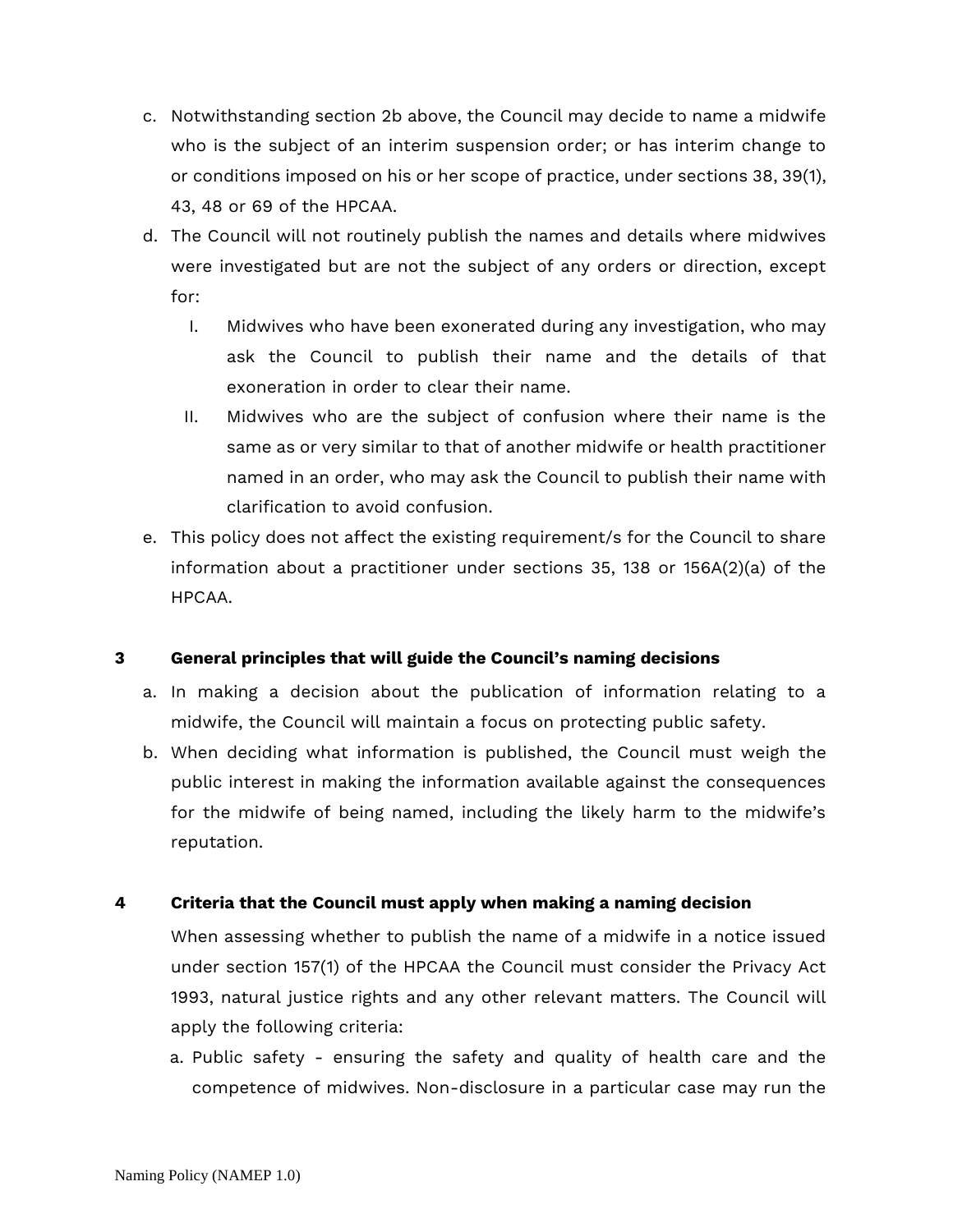risk of harm to women and their whānau in the future. Disclosure may elicit other complaints or concerns about a practitioner's competence.

- b. Public choice The right of existing and potential women and their whānau to know the disciplinary history of a particular midwife so as to be able to make an informed choice whether to engage their services in the future.
- c. Accountability midwives are accustomed to being held to account for the standard of care or service they provide. They should expect that some information may need to be disclosed if serious accountability or health and safety concerns are raised, including non-compliance with an existing order.
- d. Nature of the concerns does the concern raise serious safety or competence concerns, does non-disclosure raise a risk of harm to women and their whānau in the future? Concerns of a serious nature will raise stronger public interest considerations in favour of disclosure.
- e. Whether the investigation is ongoing disclosing the details of an allegation during an ongoing investigation may unfairly suggest that there is substance to the allegation.
- f. Action taken in respect of the outcome of an investigation the public interest in disclosure will be higher, and a midwife's legitimate expectation of privacy will be reduced, where a concern has been investigated and found to be substantiated. It will often be in the public interest to know the remedial actions or consequences imposed on the midwife.
- g. Extent to which information is already in the public domain the privacy interest may be diminished by prior knowledge or public availability of the information. If information about the concern is already in the public domain, this may increase the public interest in disclosure of a summary about the outcome of any investigation. The purpose of such disclosure would be to demonstrate that appropriate action has been taken to investigate the concern and institute any protective measures or remedial action.
- h. Likelihood of harm to the midwife arising from disclosure there may be factors that heighten the risk of personal or professional harm arising from disclosure, for example the physical or mental health of the midwife, or the size of the community in which they practise.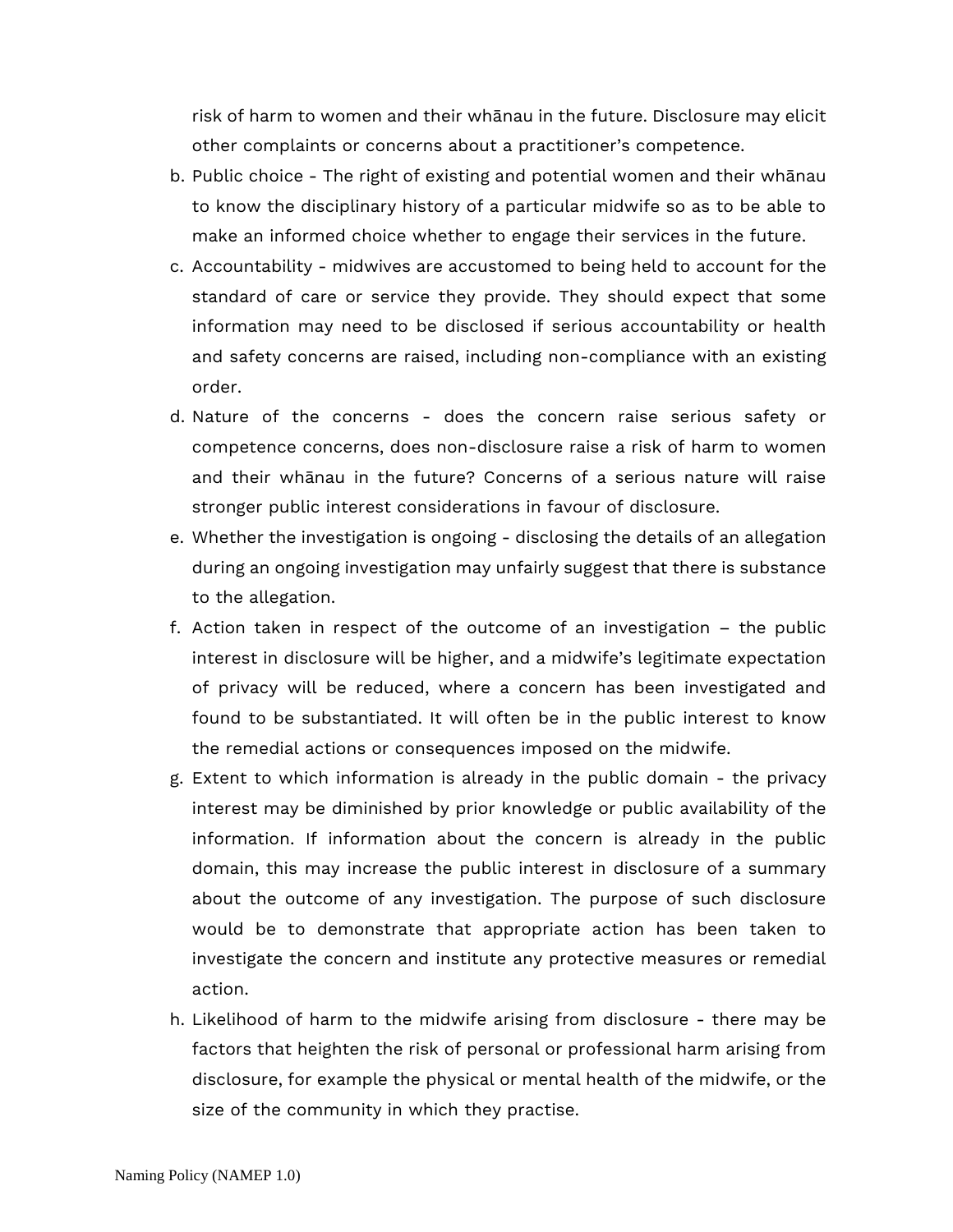#### **5 Information the authority may disclose when naming a midwife**

- a. Where the Council has elected to publish information about a midwife, it will release a summary of the information with appropriate context.
- b. Publications instigated by the Council may include the name of the midwife, a short context of the concern and citation of the relevant section of the HPCAA.
- c. Where the order relates to the health of a midwife, additional consideration is needed with regards to the impact any disclosure may have on the midwife.

#### **6 Means by which a midwife may be named**

- a. Publication will be made via posting on the relevant section of the Council website; and may also be by inclusion in the Council's electronic newsletter or other suitable media.
- b. In addition, the Council may also annotate the midwife's entry on the Register to include a reference to the order or direction.
- c. Information published on the Council's website will be reviewed periodically at an interval of not more than two (2) years.
- d. The Council may elect to share the information with other health regulators in New Zealand, or equivalent regulatory bodies overseas.

#### **7 Procedures that Council must follow when making a naming decision**

- a. Where the Council proposes to publish information about a midwife, having considered the factors in section four (4) of this policy, it will be required to make the midwife aware of this proposal and the proposed content twenty (20) business days in advance of the anticipated publication.
- b. Sending the information in section 7a to the midwife's last known email address will be sufficient for this purpose.
- c. The advance notice timing in section 7a above provides the midwife with an opportunity to:
	- I. Consider the content and make any submissions to the Council within ten (10) business days of receiving the notice; and
	- II. Make their employer or any practice partners aware of the publication.